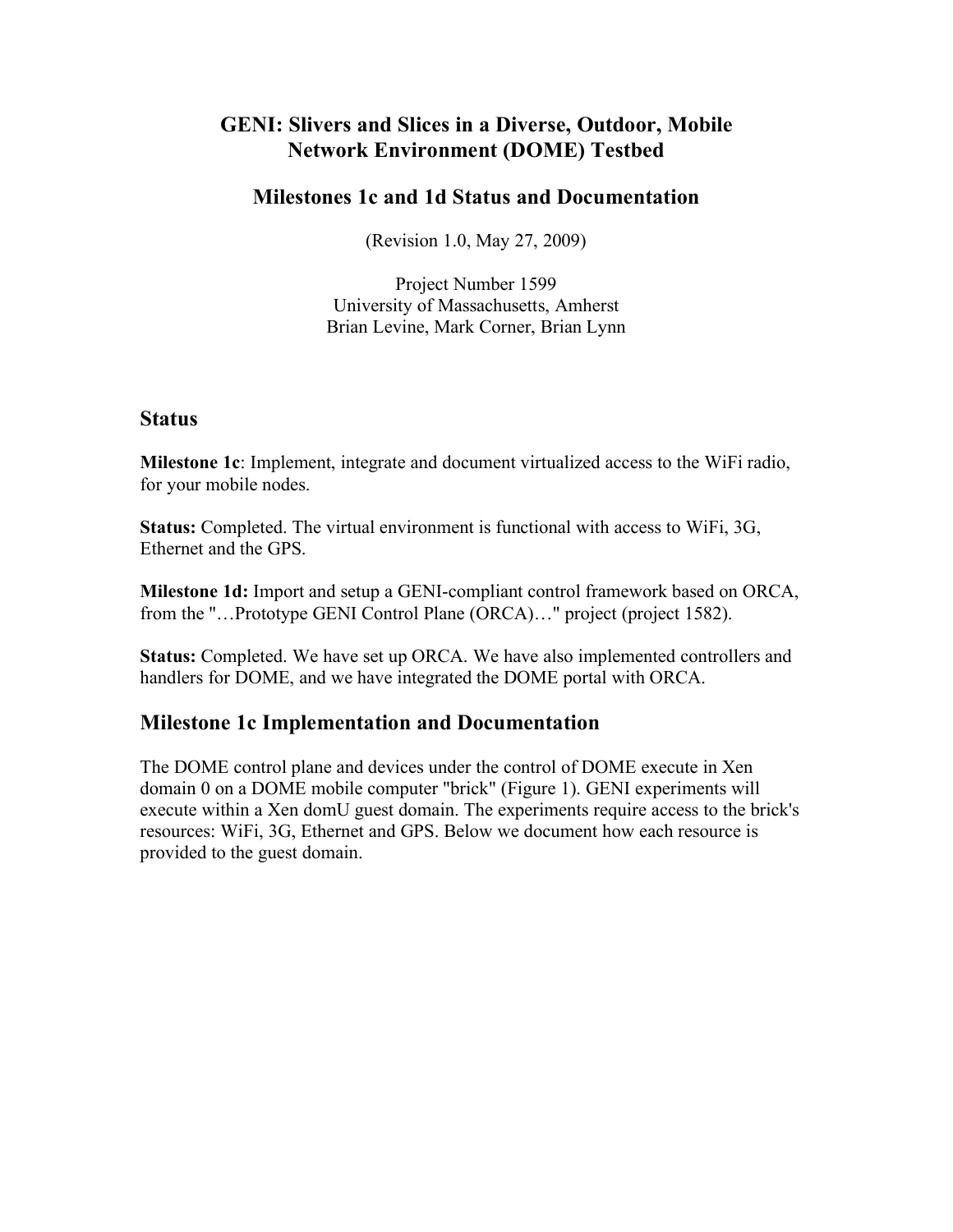

**Figure 1: A DOME Brick**

#### **WiFi**

There are two WiFi devices connected to a brick: an Atheros WiFi card and a WiFi access point. In this section we discuss the Atheros WiFi card. The Atheros card is a Compex WLM54AGP23 Mini PCI card (see the Milestone 1a documentation for more details on the DOME hardware). The Atheros card is not implemented as a shared device; instead, the domU guest domain has exclusive access to the device. This allows GENI experiments to have complete control over the WiFi link: choosing which SSIDs to permit or blacklist, determining when to associate with APs and when to disconnect, deciding on the protocol and transmission speed  $(802.11 \text{ a}/b/g)$ , and deciding priorities for connecting to buses versus organic APs or the town and UMass meshes.

To provide virtualized access to the WiFi card we have taken advantage of Xen's PCI pass-through capability, which yields control of a PCI device to a guest domain. The W<sub>iFi</sub> card and PCI slot are hidden from domain 0; the GENI experiment guest domain runs the native driver and has full access to the device.

The default guest virtual machine boots with the MadWifi driver (see http://madwifiproject.org). This is an open source driver with a closed source hardware abstraction layer (HAL). Alternatives exist, such as the "new" MadWifi driver with OpenHAL (ath5k). A GENI researcher can install an alternative driver, or even implement his or her own driver. The Atheros chipsets are very feature rich, and the supplied MadWifi driver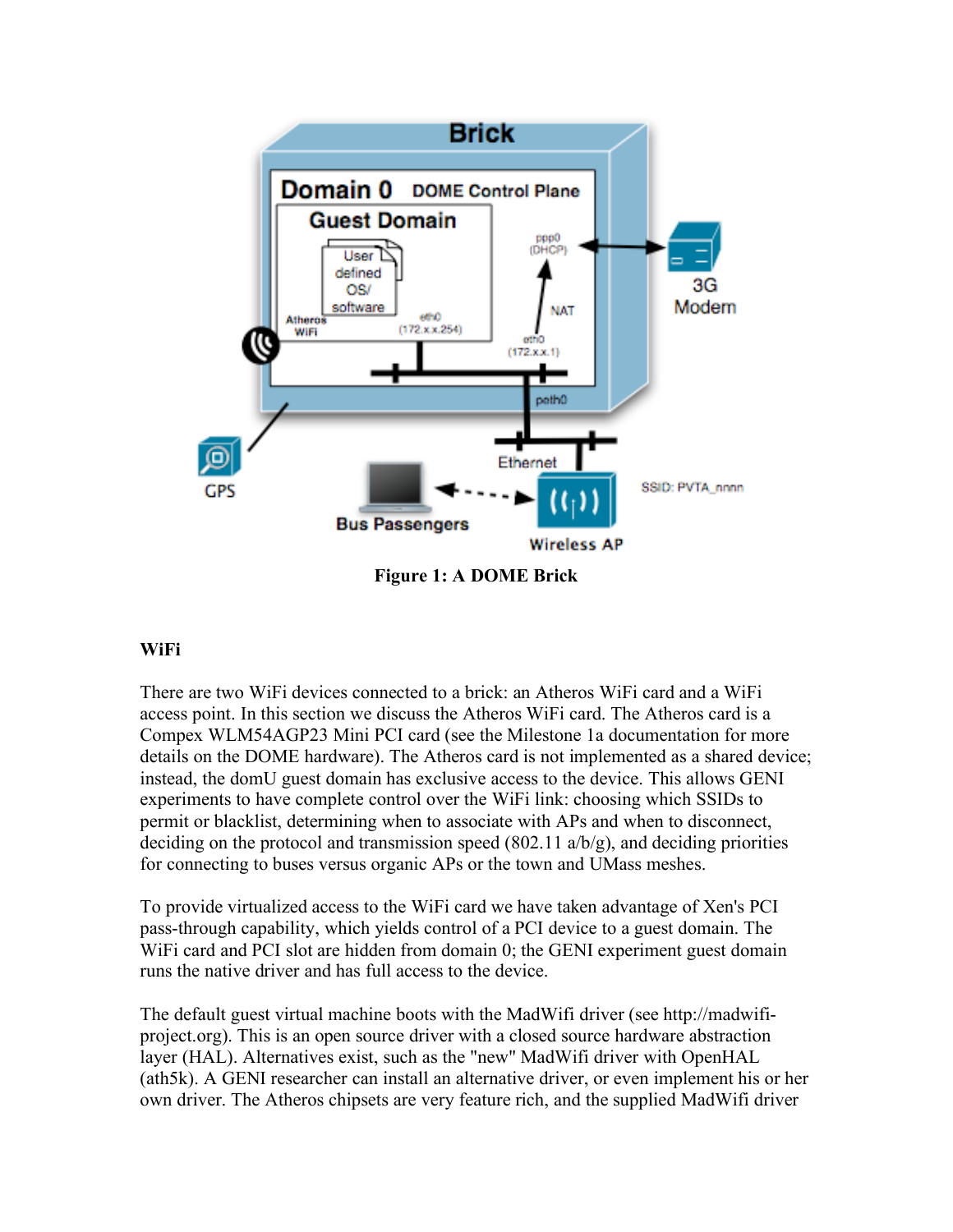supports a broad range of advanced features and configuration options. Additionally, the Atheros card can be used as an access point as well as behave as a WiFi client. Documentation for using WiFi with the MadWifi driver is available at http://madwifiproject.org/wiki/UserDocs/UsersGuide. Because we use PCI pass-through, the WiFi interface available in the guest domain is the same as it would be in a non-virtualized environment.

Also installed in the default GENI guest domain are the Wireless Tools for Linux. These support the Atheros card with the MadWifi driver. Documentation is available at http://www.hpl.hp.com/personal/Jean\_Tourrilhes/Linux/Tools.html.

Since the guest domain has direct and exclusive access to the driver, a GENI experiment could implement layer 2 access to the Atheros card.

Customization of the GENI guest domain's operating system is supported by DOME. Figure 2 shows a screen shot from the DOME portal. Researchers can submit disk partitions that are mounted by the guest domain. A "user partition" is required; it contains the experiments that will be run within the domain. The other type of partition -- which is optional -- is a root partition, containing the kernel and OS modules. A researcher could, for example, replace the MadWifi modules with a custom version.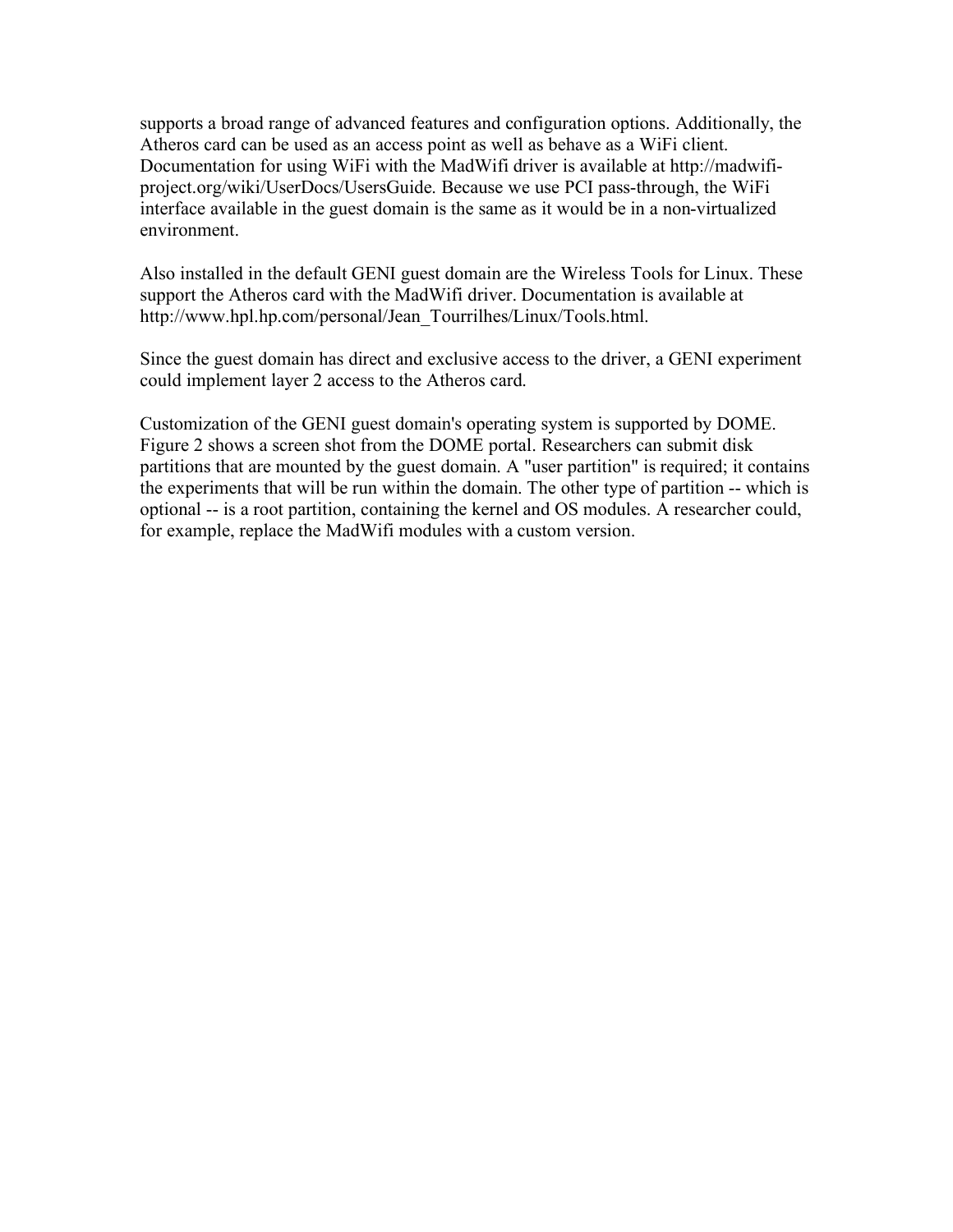| 000                    | <b>UMass DOME Experiments - Files</b>                                                                                                  |
|------------------------|----------------------------------------------------------------------------------------------------------------------------------------|
| <b>STOP MA</b><br>TUPP | <b>Files</b>                                                                                                                           |
| Logout                 | Files<br><b>Experiments</b><br><b>Maintenance</b><br><b>Schedule</b><br>Account                                                        |
|                        | <b>Upload File:-</b>                                                                                                                   |
|                        | Display name:                                                                                                                          |
|                        | Description:<br>File:<br>Choose File no file selected                                                                                  |
|                        | Type:<br><b>Compressed User Partition</b><br>÷                                                                                         |
|                        | Upload                                                                                                                                 |
|                        | <b>Files</b><br><b>Define Experiment</b>                                                                                               |
|                        | File: packetloss<br>8<br>[A set of packet loss tests]<br>Partition: User; Size: 25KB; CRC32: 1916682230; Uploaded: 2009-03-23 10:08:46 |
|                        | File: rootpart1<br>⊟<br>[Customized madwifi driver]<br>Partition: Root; Size: 5537KB; CRC32: 3909048964; Uploaded: 2009-03-23 09:34:08 |
|                        | Copyright © 2009 University of Massachusetts, Amherst                                                                                  |
|                        |                                                                                                                                        |
|                        |                                                                                                                                        |
|                        |                                                                                                                                        |
|                        |                                                                                                                                        |
|                        |                                                                                                                                        |



#### **WiFi Access Point**

The bricks have WiFi access points attached to their LAN ports. A user or another bus (i.e. an Atheros WiFi card on another brick) can associate with the access point and establish communication with the GENI guest domain. A file named /domeinfo/ssidmap is available to each executing experiment, identifying the SSIDs of all DOME buses and providing their IP addresses.

The access points are closed, off the shelf devices. Therefore, only layer 3 access is provided. However, as noted above, the Atheros cards can also be used as access points.

#### **Ethernet**

Xen virtualizes the Ethernet port on the bricks. Xen bridges the domains' logical Ethernet devices to the physical LAN port, routing packets by the 802.11 MAC address. To prevent IP address collisions, DOME implements a scheme to ensure all bricks use a different IP subnet. DOME makes Ethernet information available to the guest domain in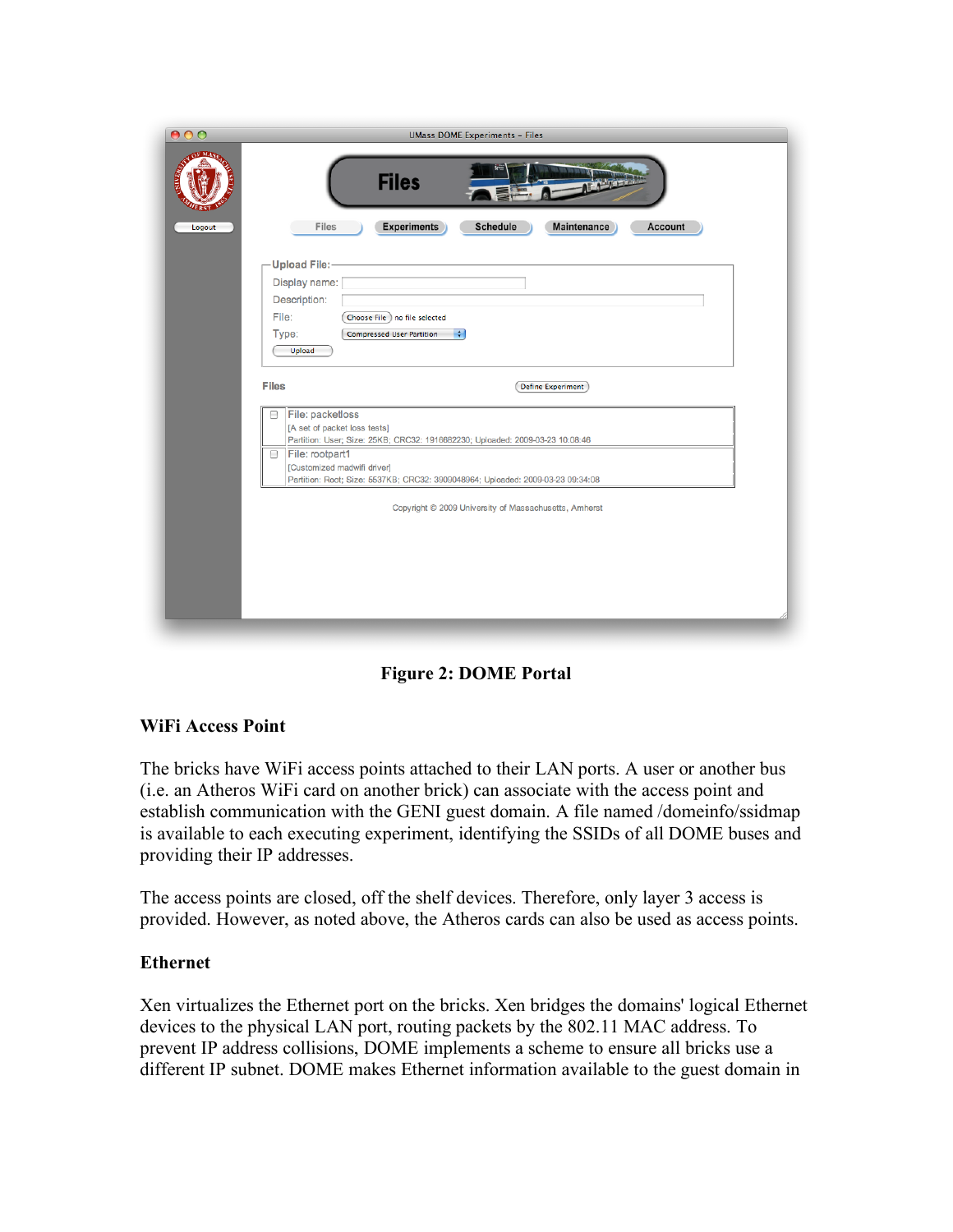file /domeinfo/eth0\_subnet. More information on address allocation is provided in the Milestone 1b documentation.

### **3G Modem**

The 3G modem provides the control plane to DOME and the GENI experiments. The device is used to provide Internet access when coverage is available. The 3G modem is visible to and controlled by domain 0. The GENI guest domain has access to the 3G modem's Internet connection via its Ethernet interface. DOME configures domain 0 networking so that it NATs the guest domain's traffic through the 3G modem.

# **GPS**

Domain 0 executes a GPS daemon (gpsd) that continually reads sentences from the GPS device. The GENI guest domain can connect to the daemon and get access to GPS coordinates, or even the raw sentences. Documentation is available at http://linux.die.net/man/8/gpsd and http://linux.die.net/man/3/libgps.

# **Milestone 1d Implementation and Documentation**

We have built and installed the version of ORCA released by RENCI on April 8, 2009. We have also implemented software to allow DOME to integrate with ORCA.

### **DieselNet Controller**

The DieselNet controller receives requests for leases and submits the requests to ORCA for processing. The controller is loaded into ORCA as a package. Upon initialization, it listens for XML-RPC messages requesting leases. The DOME portal invokes those XML-RPC methods. A discussion of the controller, along with a more detailed description, can be found at http://groups.geni.net/geni/wiki/DOMEControllerModule.

## **DieselNet Handler**

The DieselNet handler is a pair of Ant tasks that are invoked by ORCA when a lease begins or terminates. The Ant tasks call DOME XML-RPC routines, which implement the DOME-specific functions for managing leases. The DieselNet handler is built into the ORCA tomcat war. A description of the handler can be found at http://groups.geni.net/geni/wiki/DOMEControllerModule.

## **DOME Portal**

We have added support for ORCA to DOME, including integration with the DOME portal. When a researcher uses the portal to schedule an experiment (Figure 3), DOME makes a request to the DieselNet controller for a lease. When the lease begins, DOME is notified by ORCA. Bricks will periodically query the portal, and upon learning of the